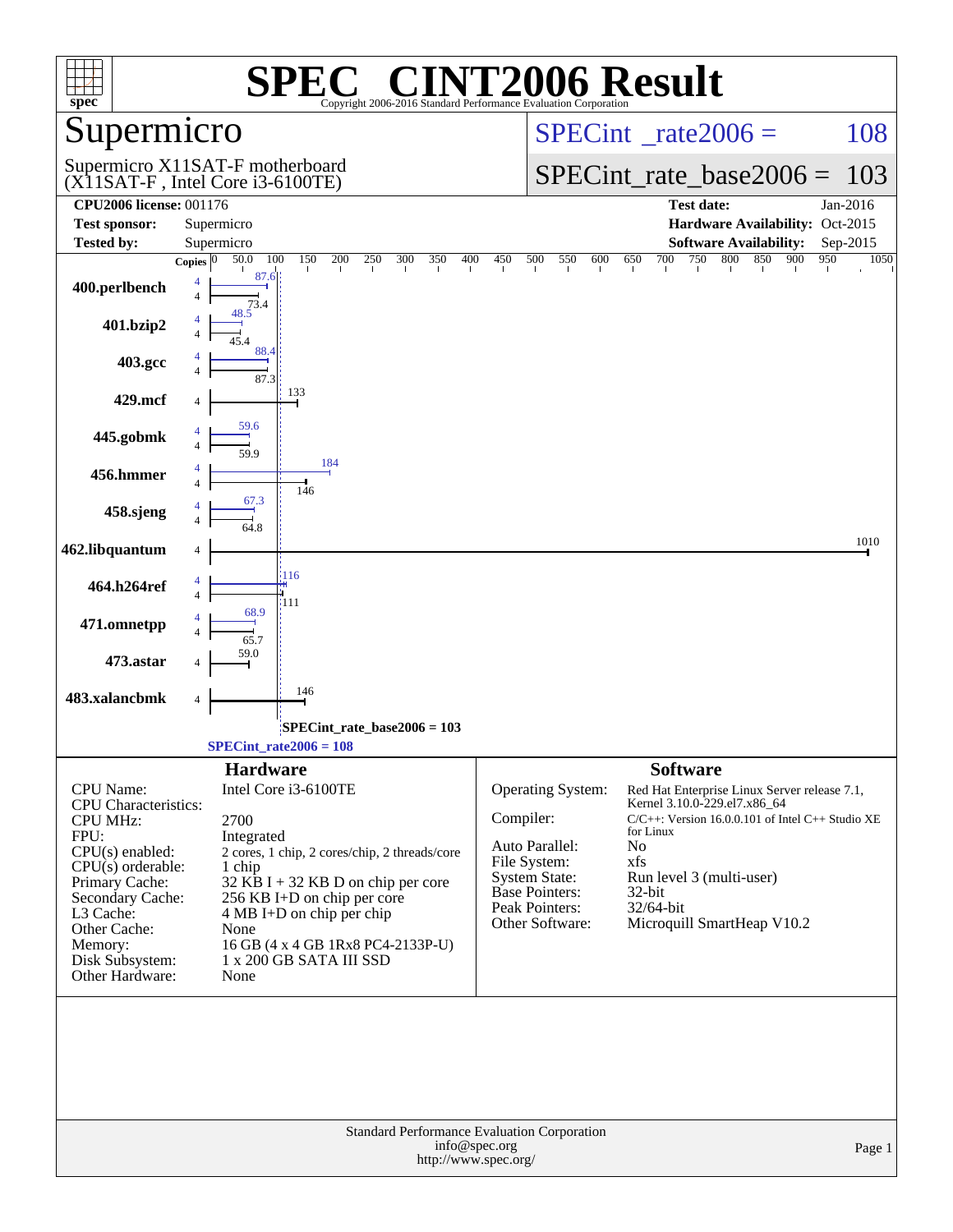

## Supermicro

#### (X11SAT-F , Intel Core i3-6100TE) Supermicro X11SAT-F motherboard

SPECint rate $2006 = 108$ 

# [SPECint\\_rate\\_base2006 =](http://www.spec.org/auto/cpu2006/Docs/result-fields.html#SPECintratebase2006) 103

**[CPU2006 license:](http://www.spec.org/auto/cpu2006/Docs/result-fields.html#CPU2006license)** 001176 **[Test date:](http://www.spec.org/auto/cpu2006/Docs/result-fields.html#Testdate)** Jan-2016 **[Test sponsor:](http://www.spec.org/auto/cpu2006/Docs/result-fields.html#Testsponsor)** Supermicro Supermicro **[Hardware Availability:](http://www.spec.org/auto/cpu2006/Docs/result-fields.html#HardwareAvailability)** Oct-2015 **[Tested by:](http://www.spec.org/auto/cpu2006/Docs/result-fields.html#Testedby)** Supermicro **Supermicro [Software Availability:](http://www.spec.org/auto/cpu2006/Docs/result-fields.html#SoftwareAvailability)** Sep-2015

### **[Results Table](http://www.spec.org/auto/cpu2006/Docs/result-fields.html#ResultsTable)**

|                                                                                                          | <b>Base</b>   |                |       |                |       |                |            |                | <b>Peak</b>    |              |                |              |                |              |  |
|----------------------------------------------------------------------------------------------------------|---------------|----------------|-------|----------------|-------|----------------|------------|----------------|----------------|--------------|----------------|--------------|----------------|--------------|--|
| <b>Benchmark</b>                                                                                         | <b>Copies</b> | <b>Seconds</b> | Ratio | <b>Seconds</b> | Ratio | <b>Seconds</b> | Ratio      | <b>Copies</b>  | <b>Seconds</b> | <b>Ratio</b> | <b>Seconds</b> | <b>Ratio</b> | <b>Seconds</b> | <b>Ratio</b> |  |
| 400.perlbench                                                                                            |               | 532            | 73.5  | 532            | 73.4  | 533            | 73.3       |                | 451            | 86.6         | 443            | 88.2         | 446            | 87.6         |  |
| 401.bzip2                                                                                                |               | 850            | 45.4  | 849            | 45.5  | 851            | 45.4       | 4              | 798            | 48.4         | 793            | 48.7         | <u>797</u>     | <u>48.5</u>  |  |
| $403.\mathrm{gcc}$                                                                                       |               | 370            | 87.1  | 367            | 87.7  | 369            | 87.3       | 4              | 364            | 88.4         | 368            | 87.5         | 364            | 88.5         |  |
| $429$ .mcf                                                                                               |               | 271            | 135   | 275            | 133   | 275            | 132        | $\overline{4}$ | 271            | 135          | 275            | 133          | 275            | 132          |  |
| $445$ .gobm $k$                                                                                          |               | 700            | 59.9  | 700            | 59.9  | 701            | 59.9       | $\overline{4}$ | 704            | 59.6         | 704            | 59.6         | 703            | 59.7         |  |
| 456.hmmer                                                                                                |               | 256            | 146   | 255            | 146   | 252            | 148        | $\overline{4}$ | 203            | 184          | 203            | 184          | 203            | 184          |  |
| $458$ .sjeng                                                                                             |               | 748            | 64.7  | 747            | 64.8  | 743            | 65.1       | 4              | 719            | 67.3         | 719            | 67.3         | 719            | 67.3         |  |
| 462.libquantum                                                                                           |               | 81.9           | 1010  | 81.8           | 1010  | 82.0           | 1010       | 4              | 81.9           | <b>1010</b>  | 81.8           | 1010         | 82.0           | 1010         |  |
| 464.h264ref                                                                                              |               | 806            | 110   | 797            | 111   | 800            | <u>111</u> | $\overline{4}$ | 761            | <b>116</b>   | 786            | 113          | 759            | 117          |  |
| 471.omnetpp                                                                                              |               | 380            | 65.7  | 381            | 65.6  | 380            | 65.7       | 4              | 363            | 68.9         | 364            | 68.6         | 363            | 68.9         |  |
| $473$ . astar                                                                                            |               | 476            | 59.0  | 477            | 58.8  | 475            | 59.2       | $\overline{4}$ | 476            | 59.0         | 477            | 58.8         | 475            | 59.2         |  |
| 483.xalancbmk                                                                                            |               | 189            | 146   | 189            | 146   | 191            | 144        | $\overline{4}$ | 189            | 146          | 189            | 146          | 191            | 144          |  |
| Results appear in the order in which they were run. Bold underlined text indicates a median measurement. |               |                |       |                |       |                |            |                |                |              |                |              |                |              |  |

#### **[Submit Notes](http://www.spec.org/auto/cpu2006/Docs/result-fields.html#SubmitNotes)**

 The taskset mechanism was used to bind copies to processors. The config file option 'submit' was used to generate taskset commands to bind each copy to a specific processor. For details, please see the config file.

### **[Operating System Notes](http://www.spec.org/auto/cpu2006/Docs/result-fields.html#OperatingSystemNotes)**

Stack size set to unlimited using "ulimit -s unlimited"

#### **[Platform Notes](http://www.spec.org/auto/cpu2006/Docs/result-fields.html#PlatformNotes)**

Standard Performance Evaluation Corporation As tested, the system used a Supermicro CSE-732D4-903B chassis. The chassis is configured with a PWS-903-PQ power supply, 1 SNK-P0046A4 heatsink, as well as 1 FAN-0124L4 chassis fan. Sysinfo program /usr/cpu2006/config/sysinfo.rev6914 \$Rev: 6914 \$ \$Date:: 2014-06-25 #\$ e3fbb8667b5a285932ceab81e28219e1 running on X11SAT-01 Tue Jan 19 06:54:50 2016 This section contains SUT (System Under Test) info as seen by some common utilities. To remove or add to this section, see: <http://www.spec.org/cpu2006/Docs/config.html#sysinfo> From /proc/cpuinfo model name : Intel(R) Core(TM) i3-6100TE CPU @ 2.70GHz 1 "physical id"s (chips) 4 "processors" cores, siblings (Caution: counting these is hw and system dependent. The following excerpts from /proc/cpuinfo might not be reliable. Use with Continued on next page

[info@spec.org](mailto:info@spec.org) <http://www.spec.org/>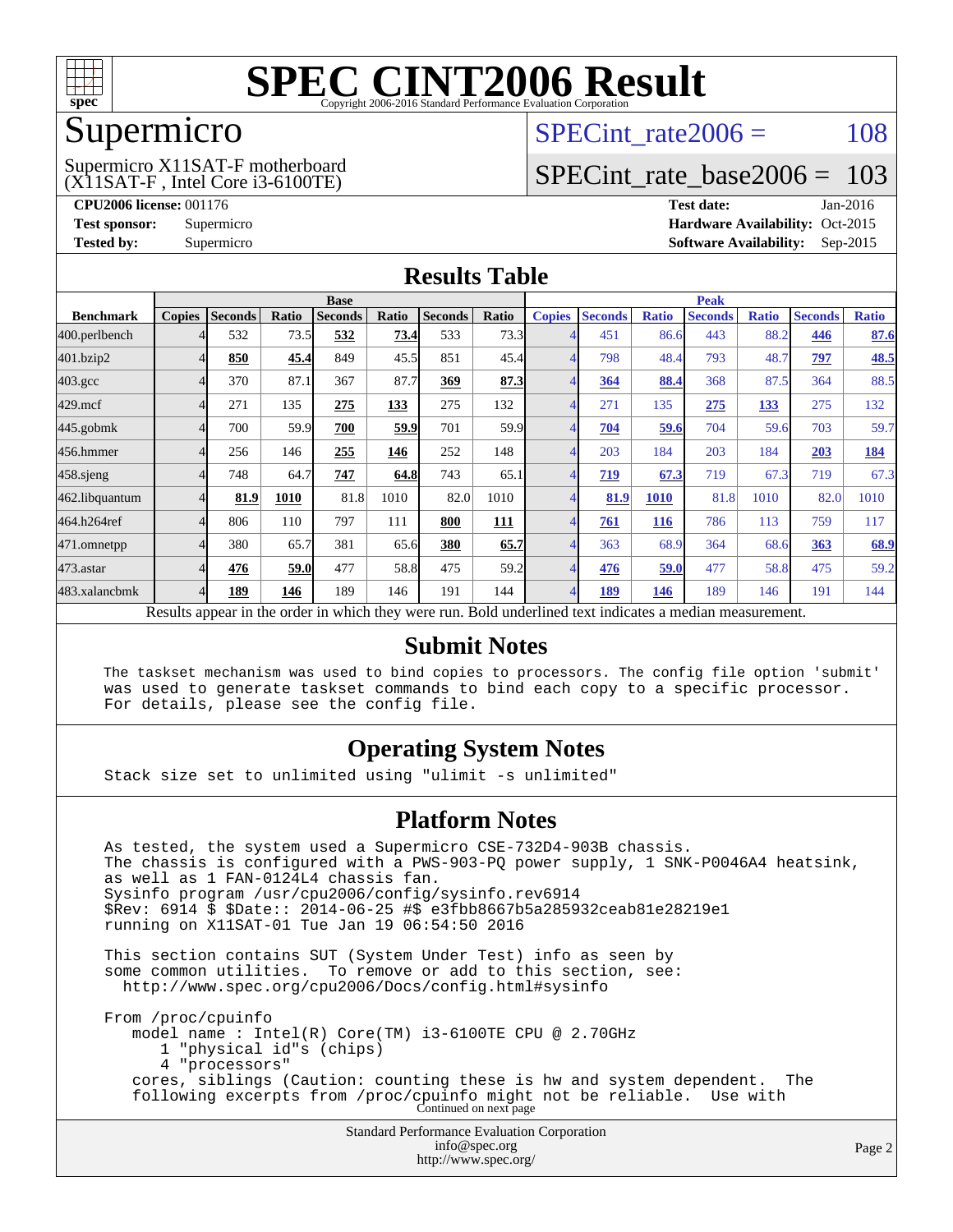

# Supermicro

SPECint rate $2006 = 108$ 

(X11SAT-F , Intel Core i3-6100TE) Supermicro X11SAT-F motherboard

[SPECint\\_rate\\_base2006 =](http://www.spec.org/auto/cpu2006/Docs/result-fields.html#SPECintratebase2006) 103

**[CPU2006 license:](http://www.spec.org/auto/cpu2006/Docs/result-fields.html#CPU2006license)** 001176 **[Test date:](http://www.spec.org/auto/cpu2006/Docs/result-fields.html#Testdate)** Jan-2016 **[Test sponsor:](http://www.spec.org/auto/cpu2006/Docs/result-fields.html#Testsponsor)** Supermicro Supermicro **[Hardware Availability:](http://www.spec.org/auto/cpu2006/Docs/result-fields.html#HardwareAvailability)** Oct-2015 **[Tested by:](http://www.spec.org/auto/cpu2006/Docs/result-fields.html#Testedby)** Supermicro **Supermicro [Software Availability:](http://www.spec.org/auto/cpu2006/Docs/result-fields.html#SoftwareAvailability)** Sep-2015

### **[Platform Notes \(Continued\)](http://www.spec.org/auto/cpu2006/Docs/result-fields.html#PlatformNotes)**

 caution.) cpu cores : 2 siblings : 4 physical 0: cores 0 1 cache size : 4096 KB From /proc/meminfo MemTotal: 16248396 kB HugePages\_Total: 0<br>Hugepagesize: 2048 kB Hugepagesize: From /etc/\*release\* /etc/\*version\* os-release: NAME="Red Hat Enterprise Linux Server" VERSION="7.1 (Maipo)" ID="rhel" ID\_LIKE="fedora" VERSION\_ID="7.1" PRETTY\_NAME="Red Hat Enterprise Linux Server 7.1 (Maipo)" ANSI\_COLOR="0;31" CPE\_NAME="cpe:/o:redhat:enterprise\_linux:7.1:GA:server" redhat-release: Red Hat Enterprise Linux Server release 7.1 (Maipo) system-release: Red Hat Enterprise Linux Server release 7.1 (Maipo) system-release-cpe: cpe:/o:redhat:enterprise\_linux:7.1:ga:server uname -a: Linux X11SAT-01 3.10.0-229.el7.x86\_64 #1 SMP Thu Jan 29 18:37:38 EST 2015 x86\_64 x86\_64 x86\_64 GNU/Linux run-level 3 Jan 19 01:16 SPEC is set to: /usr/cpu2006 Filesystem Type Size Used Avail Use% Mounted on /dev/sda2 xfs 183G 45G 139G 25% / Additional information from dmidecode: Warning: Use caution when you interpret this section. The 'dmidecode' program reads system data which is "intended to allow hardware to be accurately determined", but the intent may not be met, as there are frequent changes to hardware, firmware, and the "DMTF SMBIOS" standard. BIOS American Megatrends Inc. 1.0 12/18/2015 Memory: 4x Micron 8ATF51264AZ-2G1A2 4 GB 1 rank 2133 MHz (End of data from sysinfo program)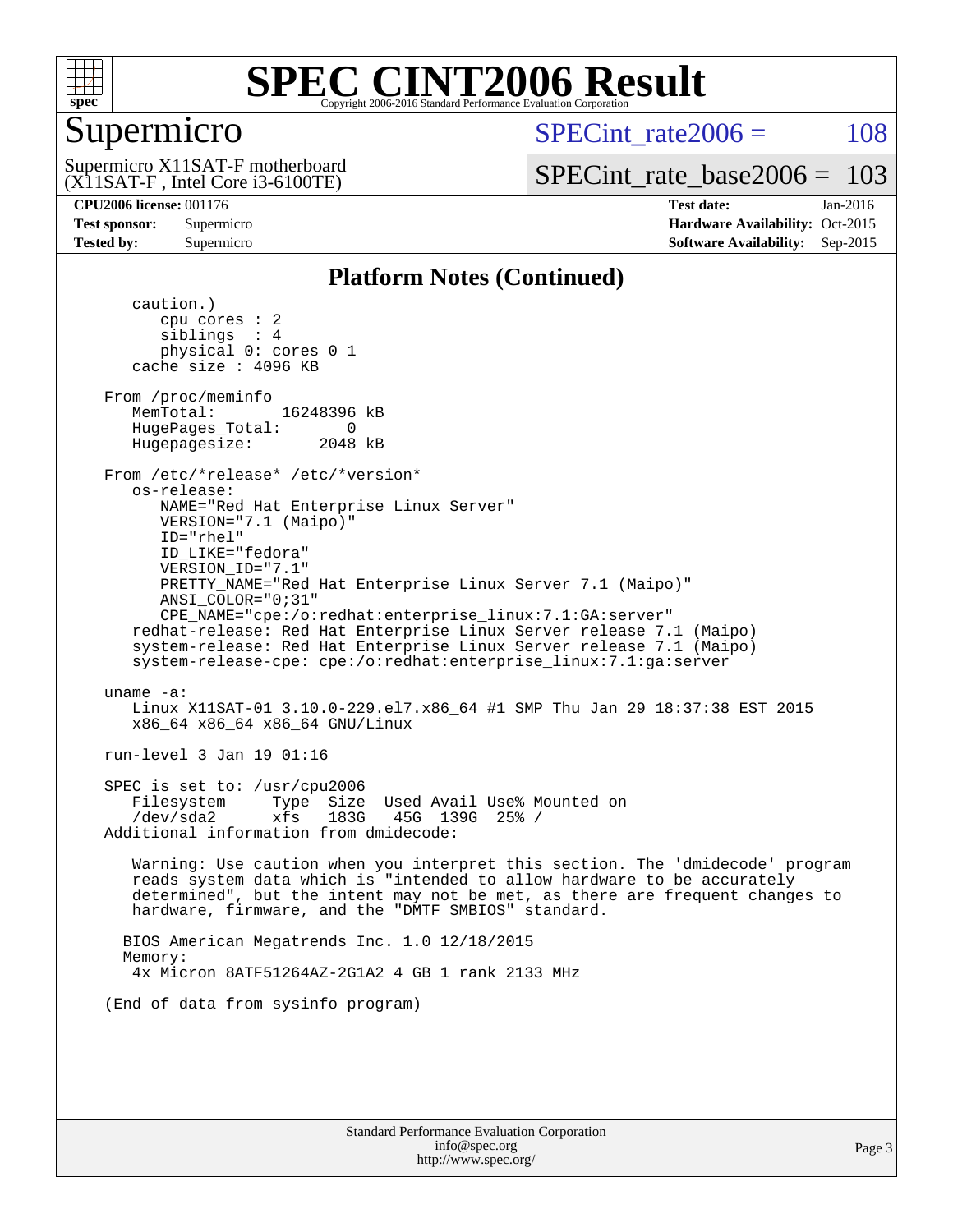

# Supermicro

SPECint rate $2006 = 108$ 

(X11SAT-F , Intel Core i3-6100TE) Supermicro X11SAT-F motherboard

[SPECint\\_rate\\_base2006 =](http://www.spec.org/auto/cpu2006/Docs/result-fields.html#SPECintratebase2006) 103

**[CPU2006 license:](http://www.spec.org/auto/cpu2006/Docs/result-fields.html#CPU2006license)** 001176 **[Test date:](http://www.spec.org/auto/cpu2006/Docs/result-fields.html#Testdate)** Jan-2016 **[Test sponsor:](http://www.spec.org/auto/cpu2006/Docs/result-fields.html#Testsponsor)** Supermicro Supermicro **[Hardware Availability:](http://www.spec.org/auto/cpu2006/Docs/result-fields.html#HardwareAvailability)** Oct-2015 **[Tested by:](http://www.spec.org/auto/cpu2006/Docs/result-fields.html#Testedby)** Supermicro **Supermicro [Software Availability:](http://www.spec.org/auto/cpu2006/Docs/result-fields.html#SoftwareAvailability)** Sep-2015

#### **[General Notes](http://www.spec.org/auto/cpu2006/Docs/result-fields.html#GeneralNotes)**

Environment variables set by runspec before the start of the run: LD LIBRARY PATH = "/usr/cpu2006/libs/32:/usr/cpu2006/libs/64:/usr/cpu2006/sh"

 Binaries compiled on a system with 1x Intel Core i5-4670K CPU + 32GB memory using RedHat EL 7.1 Transparent Huge Pages enabled with: echo always > /sys/kernel/mm/transparent\_hugepage/enabled

## **[Base Compiler Invocation](http://www.spec.org/auto/cpu2006/Docs/result-fields.html#BaseCompilerInvocation)**

[C benchmarks](http://www.spec.org/auto/cpu2006/Docs/result-fields.html#Cbenchmarks):

[icc -m32 -L/opt/intel/compilers\\_and\\_libraries\\_2016/linux/compiler/lib/ia32\\_lin](http://www.spec.org/cpu2006/results/res2016q1/cpu2006-20160120-38718.flags.html#user_CCbase_intel_icc_e10256ba5924b668798078a321b0cb3f)

#### [C++ benchmarks:](http://www.spec.org/auto/cpu2006/Docs/result-fields.html#CXXbenchmarks)

[icpc -m32 -L/opt/intel/compilers\\_and\\_libraries\\_2016/linux/compiler/lib/ia32\\_lin](http://www.spec.org/cpu2006/results/res2016q1/cpu2006-20160120-38718.flags.html#user_CXXbase_intel_icpc_b4f50a394bdb4597aa5879c16bc3f5c5)

# **[Base Portability Flags](http://www.spec.org/auto/cpu2006/Docs/result-fields.html#BasePortabilityFlags)**

 400.perlbench: [-D\\_FILE\\_OFFSET\\_BITS=64](http://www.spec.org/cpu2006/results/res2016q1/cpu2006-20160120-38718.flags.html#user_basePORTABILITY400_perlbench_file_offset_bits_64_438cf9856305ebd76870a2c6dc2689ab) [-DSPEC\\_CPU\\_LINUX\\_IA32](http://www.spec.org/cpu2006/results/res2016q1/cpu2006-20160120-38718.flags.html#b400.perlbench_baseCPORTABILITY_DSPEC_CPU_LINUX_IA32)  $401.bzip2: -D$ FILE\_OFFSET\_BITS=64 403.gcc: [-D\\_FILE\\_OFFSET\\_BITS=64](http://www.spec.org/cpu2006/results/res2016q1/cpu2006-20160120-38718.flags.html#user_basePORTABILITY403_gcc_file_offset_bits_64_438cf9856305ebd76870a2c6dc2689ab) 429.mcf: [-D\\_FILE\\_OFFSET\\_BITS=64](http://www.spec.org/cpu2006/results/res2016q1/cpu2006-20160120-38718.flags.html#user_basePORTABILITY429_mcf_file_offset_bits_64_438cf9856305ebd76870a2c6dc2689ab) 445.gobmk: [-D\\_FILE\\_OFFSET\\_BITS=64](http://www.spec.org/cpu2006/results/res2016q1/cpu2006-20160120-38718.flags.html#user_basePORTABILITY445_gobmk_file_offset_bits_64_438cf9856305ebd76870a2c6dc2689ab) 456.hmmer: [-D\\_FILE\\_OFFSET\\_BITS=64](http://www.spec.org/cpu2006/results/res2016q1/cpu2006-20160120-38718.flags.html#user_basePORTABILITY456_hmmer_file_offset_bits_64_438cf9856305ebd76870a2c6dc2689ab) 458.sjeng: [-D\\_FILE\\_OFFSET\\_BITS=64](http://www.spec.org/cpu2006/results/res2016q1/cpu2006-20160120-38718.flags.html#user_basePORTABILITY458_sjeng_file_offset_bits_64_438cf9856305ebd76870a2c6dc2689ab) 462.libquantum: [-D\\_FILE\\_OFFSET\\_BITS=64](http://www.spec.org/cpu2006/results/res2016q1/cpu2006-20160120-38718.flags.html#user_basePORTABILITY462_libquantum_file_offset_bits_64_438cf9856305ebd76870a2c6dc2689ab) [-DSPEC\\_CPU\\_LINUX](http://www.spec.org/cpu2006/results/res2016q1/cpu2006-20160120-38718.flags.html#b462.libquantum_baseCPORTABILITY_DSPEC_CPU_LINUX) 464.h264ref: [-D\\_FILE\\_OFFSET\\_BITS=64](http://www.spec.org/cpu2006/results/res2016q1/cpu2006-20160120-38718.flags.html#user_basePORTABILITY464_h264ref_file_offset_bits_64_438cf9856305ebd76870a2c6dc2689ab) 471.omnetpp: [-D\\_FILE\\_OFFSET\\_BITS=64](http://www.spec.org/cpu2006/results/res2016q1/cpu2006-20160120-38718.flags.html#user_basePORTABILITY471_omnetpp_file_offset_bits_64_438cf9856305ebd76870a2c6dc2689ab) 473.astar: [-D\\_FILE\\_OFFSET\\_BITS=64](http://www.spec.org/cpu2006/results/res2016q1/cpu2006-20160120-38718.flags.html#user_basePORTABILITY473_astar_file_offset_bits_64_438cf9856305ebd76870a2c6dc2689ab) 483.xalancbmk: [-D\\_FILE\\_OFFSET\\_BITS=64](http://www.spec.org/cpu2006/results/res2016q1/cpu2006-20160120-38718.flags.html#user_basePORTABILITY483_xalancbmk_file_offset_bits_64_438cf9856305ebd76870a2c6dc2689ab) [-DSPEC\\_CPU\\_LINUX](http://www.spec.org/cpu2006/results/res2016q1/cpu2006-20160120-38718.flags.html#b483.xalancbmk_baseCXXPORTABILITY_DSPEC_CPU_LINUX)

### **[Base Optimization Flags](http://www.spec.org/auto/cpu2006/Docs/result-fields.html#BaseOptimizationFlags)**

[C benchmarks](http://www.spec.org/auto/cpu2006/Docs/result-fields.html#Cbenchmarks):

[-xCORE-AVX2](http://www.spec.org/cpu2006/results/res2016q1/cpu2006-20160120-38718.flags.html#user_CCbase_f-xAVX2_5f5fc0cbe2c9f62c816d3e45806c70d7) [-ipo](http://www.spec.org/cpu2006/results/res2016q1/cpu2006-20160120-38718.flags.html#user_CCbase_f-ipo) [-O3](http://www.spec.org/cpu2006/results/res2016q1/cpu2006-20160120-38718.flags.html#user_CCbase_f-O3) [-no-prec-div](http://www.spec.org/cpu2006/results/res2016q1/cpu2006-20160120-38718.flags.html#user_CCbase_f-no-prec-div) [-opt-prefetch](http://www.spec.org/cpu2006/results/res2016q1/cpu2006-20160120-38718.flags.html#user_CCbase_f-opt-prefetch)

[C++ benchmarks:](http://www.spec.org/auto/cpu2006/Docs/result-fields.html#CXXbenchmarks)

[-xCORE-AVX2](http://www.spec.org/cpu2006/results/res2016q1/cpu2006-20160120-38718.flags.html#user_CXXbase_f-xAVX2_5f5fc0cbe2c9f62c816d3e45806c70d7) [-ipo](http://www.spec.org/cpu2006/results/res2016q1/cpu2006-20160120-38718.flags.html#user_CXXbase_f-ipo) [-O3](http://www.spec.org/cpu2006/results/res2016q1/cpu2006-20160120-38718.flags.html#user_CXXbase_f-O3) [-no-prec-div](http://www.spec.org/cpu2006/results/res2016q1/cpu2006-20160120-38718.flags.html#user_CXXbase_f-no-prec-div) [-opt-prefetch](http://www.spec.org/cpu2006/results/res2016q1/cpu2006-20160120-38718.flags.html#user_CXXbase_f-opt-prefetch) [-Wl,-z,muldefs](http://www.spec.org/cpu2006/results/res2016q1/cpu2006-20160120-38718.flags.html#user_CXXbase_link_force_multiple1_74079c344b956b9658436fd1b6dd3a8a) [-L/sh -lsmartheap](http://www.spec.org/cpu2006/results/res2016q1/cpu2006-20160120-38718.flags.html#user_CXXbase_SmartHeap_32f6c82aa1ed9c52345d30cf6e4a0499)

### **[Base Other Flags](http://www.spec.org/auto/cpu2006/Docs/result-fields.html#BaseOtherFlags)**

[C benchmarks](http://www.spec.org/auto/cpu2006/Docs/result-fields.html#Cbenchmarks):

Continued on next page

Standard Performance Evaluation Corporation [info@spec.org](mailto:info@spec.org) <http://www.spec.org/>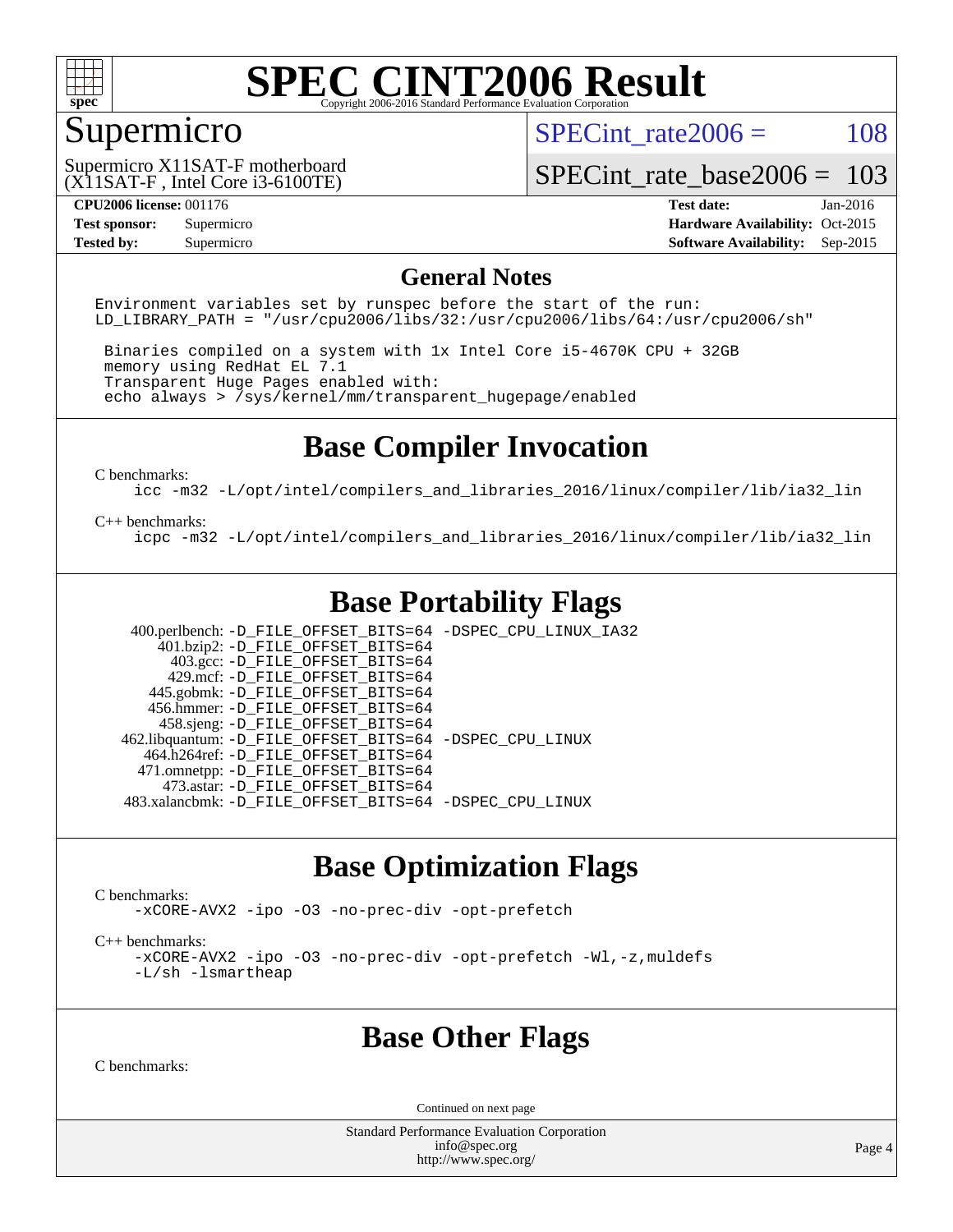

## Supermicro

SPECint rate $2006 = 108$ 

(X11SAT-F , Intel Core i3-6100TE) Supermicro X11SAT-F motherboard

[SPECint\\_rate\\_base2006 =](http://www.spec.org/auto/cpu2006/Docs/result-fields.html#SPECintratebase2006) 103

**[CPU2006 license:](http://www.spec.org/auto/cpu2006/Docs/result-fields.html#CPU2006license)** 001176 **[Test date:](http://www.spec.org/auto/cpu2006/Docs/result-fields.html#Testdate)** Jan-2016 **[Test sponsor:](http://www.spec.org/auto/cpu2006/Docs/result-fields.html#Testsponsor)** Supermicro Supermicro **[Hardware Availability:](http://www.spec.org/auto/cpu2006/Docs/result-fields.html#HardwareAvailability)** Oct-2015 **[Tested by:](http://www.spec.org/auto/cpu2006/Docs/result-fields.html#Testedby)** Supermicro **Supermicro [Software Availability:](http://www.spec.org/auto/cpu2006/Docs/result-fields.html#SoftwareAvailability)** Sep-2015

# **[Base Other Flags \(Continued\)](http://www.spec.org/auto/cpu2006/Docs/result-fields.html#BaseOtherFlags)**

403.gcc: [-Dalloca=\\_alloca](http://www.spec.org/cpu2006/results/res2016q1/cpu2006-20160120-38718.flags.html#b403.gcc_baseEXTRA_CFLAGS_Dalloca_be3056838c12de2578596ca5467af7f3)

# **[Peak Compiler Invocation](http://www.spec.org/auto/cpu2006/Docs/result-fields.html#PeakCompilerInvocation)**

[C benchmarks \(except as noted below\)](http://www.spec.org/auto/cpu2006/Docs/result-fields.html#Cbenchmarksexceptasnotedbelow):

[icc -m32 -L/opt/intel/compilers\\_and\\_libraries\\_2016/linux/compiler/lib/ia32\\_lin](http://www.spec.org/cpu2006/results/res2016q1/cpu2006-20160120-38718.flags.html#user_CCpeak_intel_icc_e10256ba5924b668798078a321b0cb3f)

400.perlbench: [icc -m64](http://www.spec.org/cpu2006/results/res2016q1/cpu2006-20160120-38718.flags.html#user_peakCCLD400_perlbench_intel_icc_64bit_bda6cc9af1fdbb0edc3795bac97ada53)

401.bzip2: [icc -m64](http://www.spec.org/cpu2006/results/res2016q1/cpu2006-20160120-38718.flags.html#user_peakCCLD401_bzip2_intel_icc_64bit_bda6cc9af1fdbb0edc3795bac97ada53)

456.hmmer: [icc -m64](http://www.spec.org/cpu2006/results/res2016q1/cpu2006-20160120-38718.flags.html#user_peakCCLD456_hmmer_intel_icc_64bit_bda6cc9af1fdbb0edc3795bac97ada53)

458.sjeng: [icc -m64](http://www.spec.org/cpu2006/results/res2016q1/cpu2006-20160120-38718.flags.html#user_peakCCLD458_sjeng_intel_icc_64bit_bda6cc9af1fdbb0edc3795bac97ada53)

#### [C++ benchmarks:](http://www.spec.org/auto/cpu2006/Docs/result-fields.html#CXXbenchmarks)

[icpc -m32 -L/opt/intel/compilers\\_and\\_libraries\\_2016/linux/compiler/lib/ia32\\_lin](http://www.spec.org/cpu2006/results/res2016q1/cpu2006-20160120-38718.flags.html#user_CXXpeak_intel_icpc_b4f50a394bdb4597aa5879c16bc3f5c5)

# **[Peak Portability Flags](http://www.spec.org/auto/cpu2006/Docs/result-fields.html#PeakPortabilityFlags)**

 400.perlbench: [-D\\_FILE\\_OFFSET\\_BITS=64](http://www.spec.org/cpu2006/results/res2016q1/cpu2006-20160120-38718.flags.html#user_peakPORTABILITY400_perlbench_file_offset_bits_64_438cf9856305ebd76870a2c6dc2689ab) [-DSPEC\\_CPU\\_LP64](http://www.spec.org/cpu2006/results/res2016q1/cpu2006-20160120-38718.flags.html#b400.perlbench_peakCPORTABILITY_DSPEC_CPU_LP64) [-DSPEC\\_CPU\\_LINUX\\_X64](http://www.spec.org/cpu2006/results/res2016q1/cpu2006-20160120-38718.flags.html#b400.perlbench_peakCPORTABILITY_DSPEC_CPU_LINUX_X64) 401.bzip2: [-D\\_FILE\\_OFFSET\\_BITS=64](http://www.spec.org/cpu2006/results/res2016q1/cpu2006-20160120-38718.flags.html#user_peakPORTABILITY401_bzip2_file_offset_bits_64_438cf9856305ebd76870a2c6dc2689ab) [-DSPEC\\_CPU\\_LP64](http://www.spec.org/cpu2006/results/res2016q1/cpu2006-20160120-38718.flags.html#suite_peakCPORTABILITY401_bzip2_DSPEC_CPU_LP64) 403.gcc: [-D\\_FILE\\_OFFSET\\_BITS=64](http://www.spec.org/cpu2006/results/res2016q1/cpu2006-20160120-38718.flags.html#user_peakPORTABILITY403_gcc_file_offset_bits_64_438cf9856305ebd76870a2c6dc2689ab) 429.mcf: [-D\\_FILE\\_OFFSET\\_BITS=64](http://www.spec.org/cpu2006/results/res2016q1/cpu2006-20160120-38718.flags.html#user_peakPORTABILITY429_mcf_file_offset_bits_64_438cf9856305ebd76870a2c6dc2689ab) 445.gobmk: [-D\\_FILE\\_OFFSET\\_BITS=64](http://www.spec.org/cpu2006/results/res2016q1/cpu2006-20160120-38718.flags.html#user_peakPORTABILITY445_gobmk_file_offset_bits_64_438cf9856305ebd76870a2c6dc2689ab) 456.hmmer: [-D\\_FILE\\_OFFSET\\_BITS=64](http://www.spec.org/cpu2006/results/res2016q1/cpu2006-20160120-38718.flags.html#user_peakPORTABILITY456_hmmer_file_offset_bits_64_438cf9856305ebd76870a2c6dc2689ab) [-DSPEC\\_CPU\\_LP64](http://www.spec.org/cpu2006/results/res2016q1/cpu2006-20160120-38718.flags.html#suite_peakCPORTABILITY456_hmmer_DSPEC_CPU_LP64) 458.sjeng: [-D\\_FILE\\_OFFSET\\_BITS=64](http://www.spec.org/cpu2006/results/res2016q1/cpu2006-20160120-38718.flags.html#user_peakPORTABILITY458_sjeng_file_offset_bits_64_438cf9856305ebd76870a2c6dc2689ab) [-DSPEC\\_CPU\\_LP64](http://www.spec.org/cpu2006/results/res2016q1/cpu2006-20160120-38718.flags.html#suite_peakCPORTABILITY458_sjeng_DSPEC_CPU_LP64) 462.libquantum: [-D\\_FILE\\_OFFSET\\_BITS=64](http://www.spec.org/cpu2006/results/res2016q1/cpu2006-20160120-38718.flags.html#user_peakPORTABILITY462_libquantum_file_offset_bits_64_438cf9856305ebd76870a2c6dc2689ab) [-DSPEC\\_CPU\\_LINUX](http://www.spec.org/cpu2006/results/res2016q1/cpu2006-20160120-38718.flags.html#b462.libquantum_peakCPORTABILITY_DSPEC_CPU_LINUX) 464.h264ref: [-D\\_FILE\\_OFFSET\\_BITS=64](http://www.spec.org/cpu2006/results/res2016q1/cpu2006-20160120-38718.flags.html#user_peakPORTABILITY464_h264ref_file_offset_bits_64_438cf9856305ebd76870a2c6dc2689ab) 471.omnetpp: [-D\\_FILE\\_OFFSET\\_BITS=64](http://www.spec.org/cpu2006/results/res2016q1/cpu2006-20160120-38718.flags.html#user_peakPORTABILITY471_omnetpp_file_offset_bits_64_438cf9856305ebd76870a2c6dc2689ab) 473.astar: [-D\\_FILE\\_OFFSET\\_BITS=64](http://www.spec.org/cpu2006/results/res2016q1/cpu2006-20160120-38718.flags.html#user_peakPORTABILITY473_astar_file_offset_bits_64_438cf9856305ebd76870a2c6dc2689ab) 483.xalancbmk: [-D\\_FILE\\_OFFSET\\_BITS=64](http://www.spec.org/cpu2006/results/res2016q1/cpu2006-20160120-38718.flags.html#user_peakPORTABILITY483_xalancbmk_file_offset_bits_64_438cf9856305ebd76870a2c6dc2689ab) [-DSPEC\\_CPU\\_LINUX](http://www.spec.org/cpu2006/results/res2016q1/cpu2006-20160120-38718.flags.html#b483.xalancbmk_peakCXXPORTABILITY_DSPEC_CPU_LINUX)

### **[Peak Optimization Flags](http://www.spec.org/auto/cpu2006/Docs/result-fields.html#PeakOptimizationFlags)**

[C benchmarks](http://www.spec.org/auto/cpu2006/Docs/result-fields.html#Cbenchmarks):

 400.perlbench: [-xCORE-AVX2](http://www.spec.org/cpu2006/results/res2016q1/cpu2006-20160120-38718.flags.html#user_peakPASS2_CFLAGSPASS2_LDCFLAGS400_perlbench_f-xAVX2_5f5fc0cbe2c9f62c816d3e45806c70d7)(pass 2) [-prof-gen:threadsafe](http://www.spec.org/cpu2006/results/res2016q1/cpu2006-20160120-38718.flags.html#user_peakPASS1_CFLAGSPASS1_LDCFLAGS400_perlbench_prof_gen_21a26eb79f378b550acd7bec9fe4467a)(pass 1)  $-i\text{po}(pass 2) -\tilde{O}3(pass 2)$  [-no-prec-div](http://www.spec.org/cpu2006/results/res2016q1/cpu2006-20160120-38718.flags.html#user_peakPASS2_CFLAGSPASS2_LDCFLAGS400_perlbench_f-no-prec-div)(pass 2) [-par-num-threads=1](http://www.spec.org/cpu2006/results/res2016q1/cpu2006-20160120-38718.flags.html#user_peakPASS1_CFLAGSPASS1_LDCFLAGS400_perlbench_par_num_threads_786a6ff141b4e9e90432e998842df6c2)(pass 1) [-prof-use](http://www.spec.org/cpu2006/results/res2016q1/cpu2006-20160120-38718.flags.html#user_peakPASS2_CFLAGSPASS2_LDCFLAGS400_perlbench_prof_use_bccf7792157ff70d64e32fe3e1250b55)(pass 2) [-auto-ilp32](http://www.spec.org/cpu2006/results/res2016q1/cpu2006-20160120-38718.flags.html#user_peakCOPTIMIZE400_perlbench_f-auto-ilp32)

 401.bzip2: [-xCORE-AVX2](http://www.spec.org/cpu2006/results/res2016q1/cpu2006-20160120-38718.flags.html#user_peakPASS2_CFLAGSPASS2_LDCFLAGS401_bzip2_f-xAVX2_5f5fc0cbe2c9f62c816d3e45806c70d7)(pass 2) [-prof-gen:threadsafe](http://www.spec.org/cpu2006/results/res2016q1/cpu2006-20160120-38718.flags.html#user_peakPASS1_CFLAGSPASS1_LDCFLAGS401_bzip2_prof_gen_21a26eb79f378b550acd7bec9fe4467a)(pass 1)  $-i\text{po}(pass 2) -\overline{O}3(pass 2)$  [-no-prec-div](http://www.spec.org/cpu2006/results/res2016q1/cpu2006-20160120-38718.flags.html#user_peakPASS2_CFLAGSPASS2_LDCFLAGS401_bzip2_f-no-prec-div)(pass 2) [-par-num-threads=1](http://www.spec.org/cpu2006/results/res2016q1/cpu2006-20160120-38718.flags.html#user_peakPASS1_CFLAGSPASS1_LDCFLAGS401_bzip2_par_num_threads_786a6ff141b4e9e90432e998842df6c2)(pass 1) [-prof-use](http://www.spec.org/cpu2006/results/res2016q1/cpu2006-20160120-38718.flags.html#user_peakPASS2_CFLAGSPASS2_LDCFLAGS401_bzip2_prof_use_bccf7792157ff70d64e32fe3e1250b55)(pass 2) [-opt-prefetch](http://www.spec.org/cpu2006/results/res2016q1/cpu2006-20160120-38718.flags.html#user_peakCOPTIMIZE401_bzip2_f-opt-prefetch) [-auto-ilp32](http://www.spec.org/cpu2006/results/res2016q1/cpu2006-20160120-38718.flags.html#user_peakCOPTIMIZE401_bzip2_f-auto-ilp32) [-ansi-alias](http://www.spec.org/cpu2006/results/res2016q1/cpu2006-20160120-38718.flags.html#user_peakCOPTIMIZE401_bzip2_f-ansi-alias)

Continued on next page

Standard Performance Evaluation Corporation [info@spec.org](mailto:info@spec.org) <http://www.spec.org/>

Page 5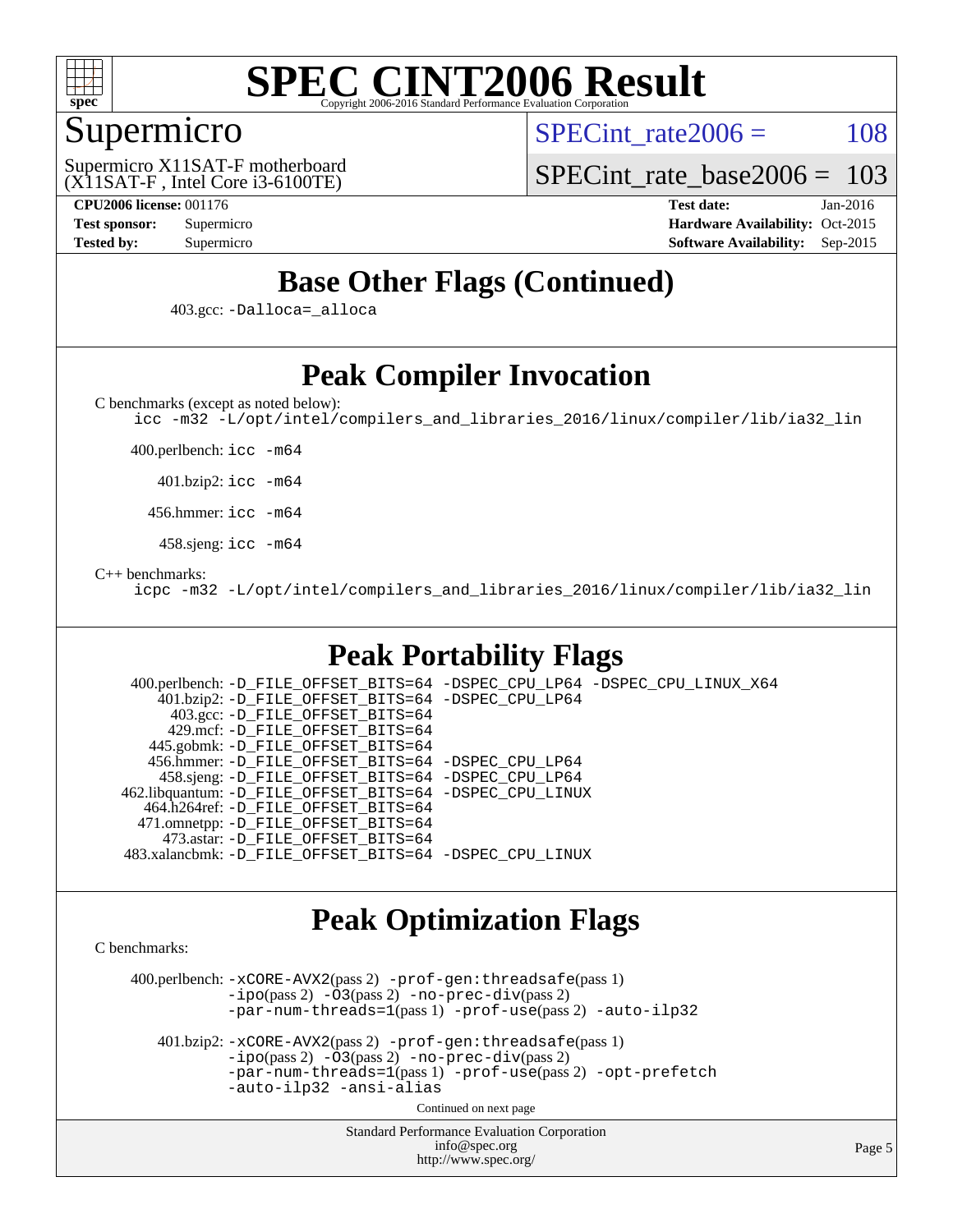

## Supermicro

SPECint rate $2006 = 108$ 

(X11SAT-F , Intel Core i3-6100TE) Supermicro X11SAT-F motherboard

SPECint rate base  $2006 = 103$ 

**[CPU2006 license:](http://www.spec.org/auto/cpu2006/Docs/result-fields.html#CPU2006license)** 001176 **[Test date:](http://www.spec.org/auto/cpu2006/Docs/result-fields.html#Testdate)** Jan-2016 **[Test sponsor:](http://www.spec.org/auto/cpu2006/Docs/result-fields.html#Testsponsor)** Supermicro Supermicro **[Hardware Availability:](http://www.spec.org/auto/cpu2006/Docs/result-fields.html#HardwareAvailability)** Oct-2015 **[Tested by:](http://www.spec.org/auto/cpu2006/Docs/result-fields.html#Testedby)** Supermicro **[Software Availability:](http://www.spec.org/auto/cpu2006/Docs/result-fields.html#SoftwareAvailability)** Sep-2015

# **[Peak Optimization Flags \(Continued\)](http://www.spec.org/auto/cpu2006/Docs/result-fields.html#PeakOptimizationFlags)**

```
 403.gcc: -xCORE-AVX2 -ipo -O3 -no-prec-div
         429.mcf: basepeak = yes
       445.gobmk: -xCORE-AVX2(pass 2) -prof-gen:threadsafe(pass 1)
                -prof-use(pass 2) -par-num-threads=1(pass 1) -ansi-alias
       456.hmmer: -xCORE-AVX2 -ipo -O3 -no-prec-div -unroll2 -auto-ilp32
         458.sjeng: -xCORE-AVX2(pass 2) -prof-gen:threadsafe(pass 1)
                -i\text{po}(pass 2) -\ddot{o}3(pass 2)-no-prec-div(pass 2)
                -par-num-threads=1(pass 1) -prof-use(pass 2) -unroll4
                -auto-ilp32
   462.libquantum: basepeak = yes
      464.h264ref: -xCORE-AVX2(pass 2) -prof-gen:threadsafe(pass 1)
                -ipo(pass 2) -O3(pass 2) -no-prec-div(pass 2)
                -par-num-threads=1(pass 1) -prof-use(pass 2) -unroll2
                -ansi-alias
C++ benchmarks: 
      471.omnetpp: -xCORE-AVX2(pass 2) -prof-gen:threadsafe(pass 1)
                -ipo(pass 2) -O3(pass 2) -no-prec-div(pass 2)
                -par-num-threads=1(pass 1) -prof-use(pass 2) -ansi-alias
                -opt-ra-region-strategy=block -Wl,-z,muldefs
                -L/sh -lsmartheap
         473.astar: basepeak = yes
   483.xalanchmk: basepeak = yesPeak Other Flags
C benchmarks: 
          403.gcc: -Dalloca=_alloca
```
The flags files that were used to format this result can be browsed at <http://www.spec.org/cpu2006/flags/Intel-ic16.0-official-linux64.html> <http://www.spec.org/cpu2006/flags/Supermicro-Platform-Settings-V1.2-revH.html>

You can also download the XML flags sources by saving the following links:

<http://www.spec.org/cpu2006/flags/Intel-ic16.0-official-linux64.xml>

<http://www.spec.org/cpu2006/flags/Supermicro-Platform-Settings-V1.2-revH.xml>

Standard Performance Evaluation Corporation [info@spec.org](mailto:info@spec.org) <http://www.spec.org/>